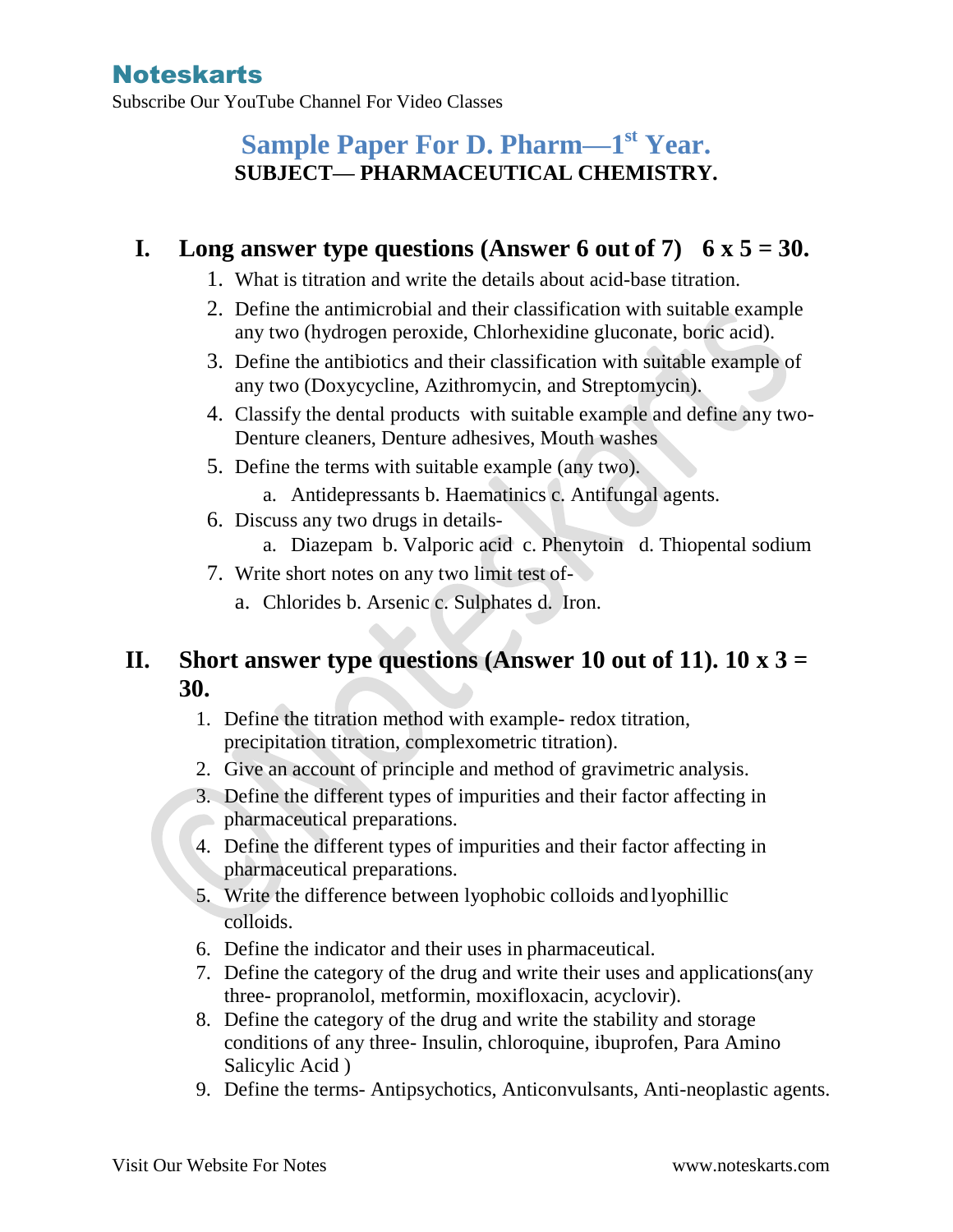Subscribe Our YouTube Channel For Video Classes

10.Define the Anti-Tubercular with suitable example.

- 11.Write the suitable example of
	- $\triangleright$  Cholinergic blocking agents.
	- $\triangleright$  Cholinergic agents.
	- $\triangleright$  Adrenergic antagonists.

### **III. Multiple choice questions.**

Difference between experimental mean value and true value is known as which type of error.

- a. Relative
- b. absolute
- c. both
- d. none of these .

Analyst find a sample data- 65.4, 67.2, 66.5, 68.6, 67.8 if exact chemical percentage in sample is-

67.3 then precision range is-

- A. 65.4-67.2
- B. 65.4-67.8
- C. 67.2-67.8
- D. 65.4-68.6

Hydrogen addition is referred as—

- a. Oxidation
- b. reduction
- c. both
- d. none of these
- How many significant number in—91.06
- a. 2
- b. 3
- c. 4
- d. not define

Furesamide drug are mainly titrated by— A. Direct titration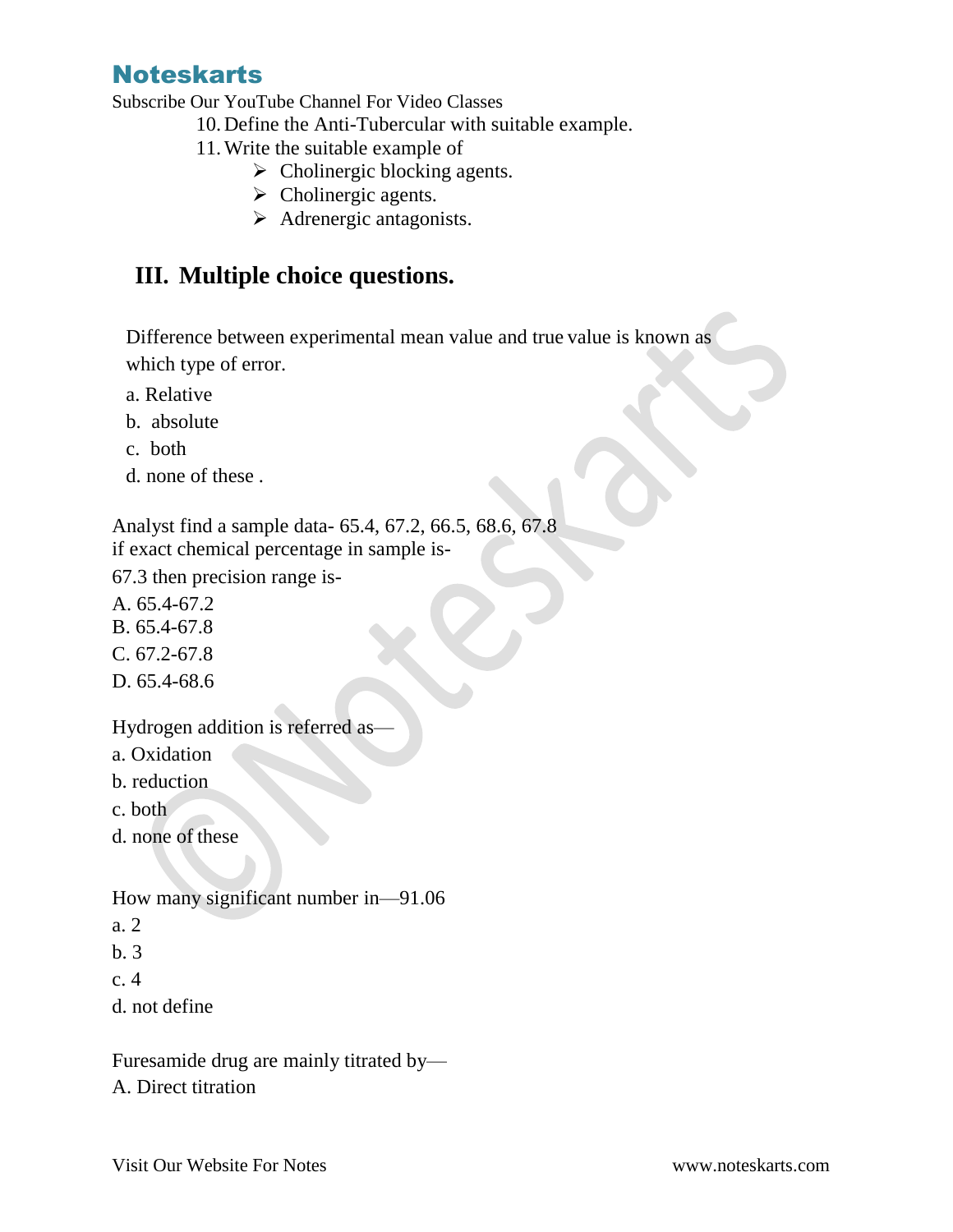Subscribe Our YouTube Channel For Video Classes

- B. Back titration
- C. Replacement titration
- D. None of these.

Saturated hydrocarbons are otherwise referred as -

- A. Alkanes
- B. Alkenes
- C. Alkynes
- D. Alkaloids

The first step in IUPAC namenclatute is to identify the total number of carbon atoms present in the compound.

- A. True
- B. False

The substituent in the chain is named by replacing the "ane" in the alkanes by

- A. ene
- B. ie
- C. one
- D. yl

Which of the following is an active agent in antiseptic

- A. Alcohol
- B. Phenol
- C. Iodine
- D. All of the above

Disinfectants are

- A. Bacteriostatic
- B. Bactericidal
- C. Bacterial culture
- D. Fungicidal

Sulfonamides are in action.

- A. Vicucidal
- B. Bactericidal
- C. Bacteriostatic
- D. Disinfectants

DDS stands for.

- A. Diamino diphenyl sulphone
- B. Diamino divinyl sulphone
- C. Dimethyl diphenyl sulphone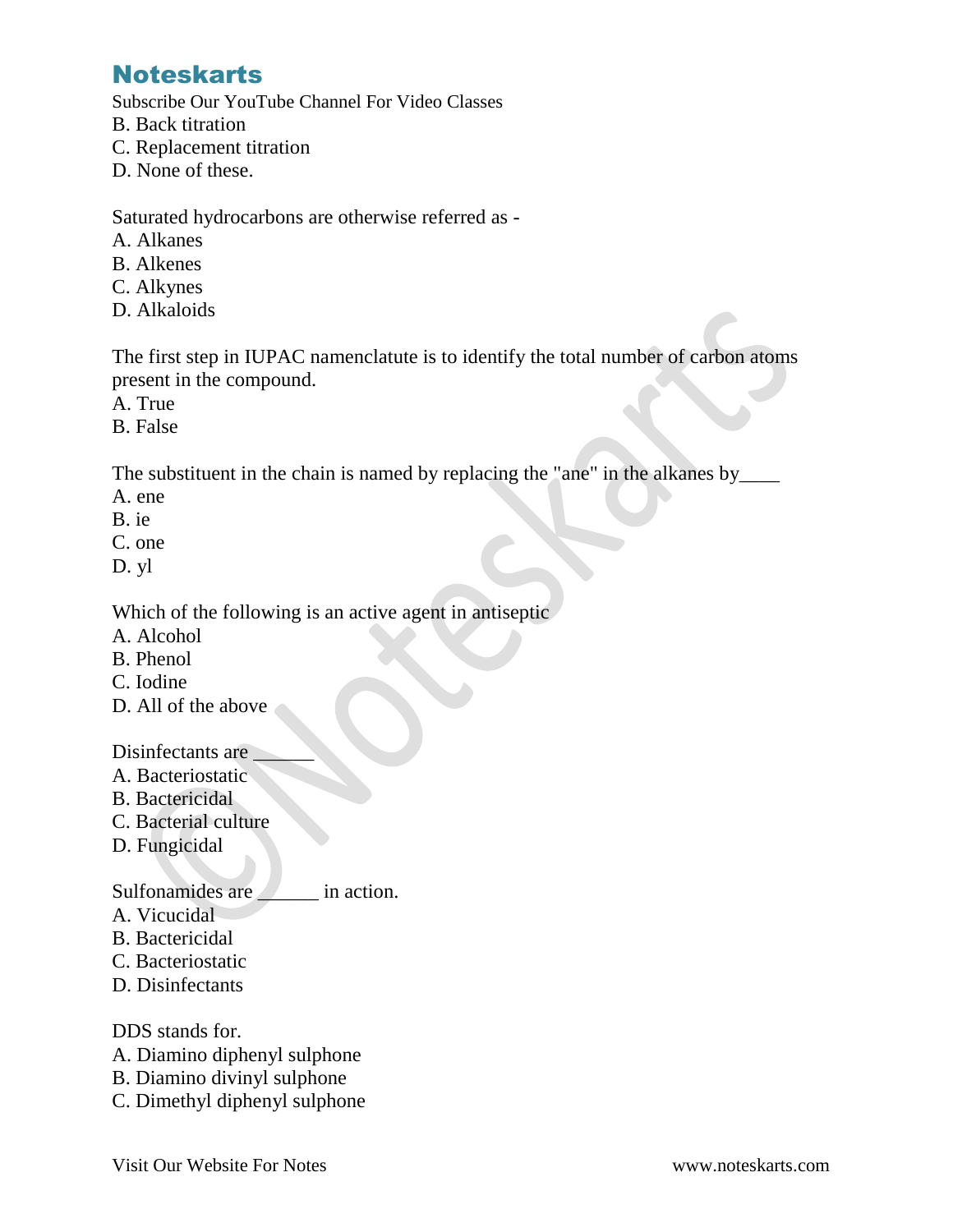Subscribe Our YouTube Channel For Video Classes D. Diphenyl sulphone

The heterocyclic nucleus present in sulphadiazine is

- A. Piperidine
- B. Pyridine
- C. Oxazole
- D. Pyrimidine

Aralen is a brand name for:

- A. Chloroquine
- B. Amodiaquine
- C. Pamaquine
- D. Primaquine

Itraconazole is from.............. :

- A. Triazoles class
- B. Topical azoles
- C. Allylamines
- D. Antibiotics

Caffeine is also known as

- A. Coramine
- B. Caffeine
- C. Dapsone
- D. Procaine

Dopamine is a

- A. Neurotransmitter in brain
- B. Unconsciousness
- C. Pain
- D. Swelling

The drug which increase urine flow

- A. Diuretics
- B. Local anaesthetics
- C. General anaesthesia
- D. Tranquilizers

The drug is a class Ia antiarrhythmic drug.

- A. Sotalol
- B. Propranolol
- C. Verapamil
- D. Quinidine